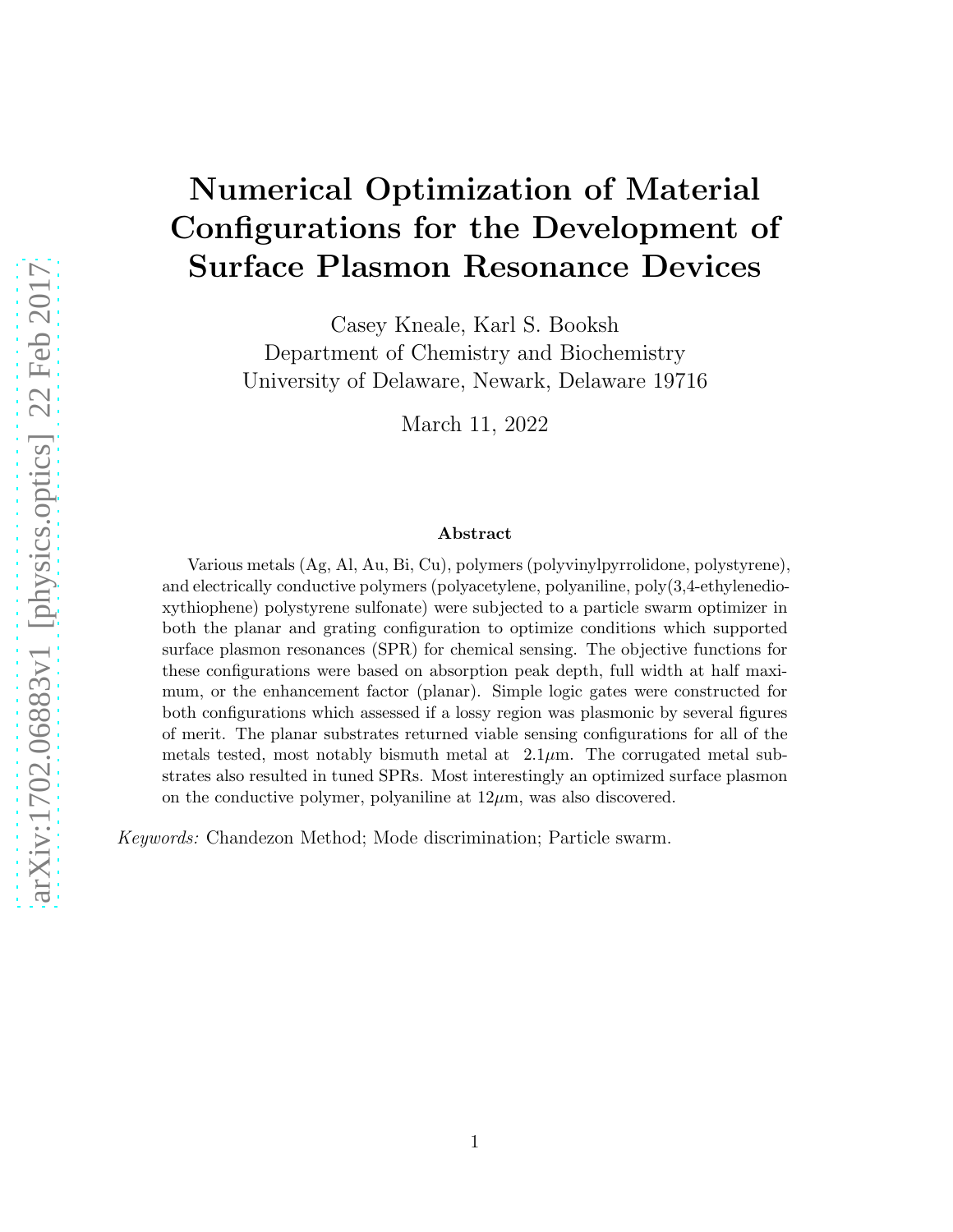#### 1 Introduction

Surface plasmon resonance (SPR) sensors have become an integral technique for the selective quantitation of biomolecules, their interactions, gasses, and many other analytes. The operating principal of SPR is founded upon the photoexcitation of delocalized electrons from a host material into a resonant mode which perturbs an adjacent medium. The resonant mode, or SPR, can be completely described by the energy loss due to excitation, the material properties such as dielectric constant, and the optical coupling conditions for excitation. Sensors which operate on this principal exploit the fact that as adjacent medium changes in chemical nature, so does the excitation energy for the mode. There are a great deal of analytical schemes which have been developed that rely on this phenomena for chemical sensing. However, little work has been performed on the theoretical improvement of plasmonic hosts.

Some of the earliest works in interpolating SPR spectra to material properties were based on finding the thickness of a plasmonic material from it's dielectric constants, coupling conditions, and spectral minima [\[1\]](#page-10-0). For purposes of optimizing SPR sensors, the inverse of their approach is most pertinent. That is to say, from a given dielectric function of a plasmonic host can optimal coupling conditions and material thicknesses/geometries for sensing parameters be found. Most methods which approached this problem or it's inverse utilized Lorentzian curve fitting and other less rigorous means until recently [\[2\]](#page-10-1) [\[3\]](#page-10-2).

Recently, Cavalcanti et al., demonstrated that the use of lorentzian fitting was not required and Monte Carlo or Partical Swarm Optimization (PSO) methods can be used to optimize SPR sensitivity when coupled with Fresnel equations. The authors left the frequency of incident radiation constant and focused on tuning gold thickness and incident angle [\[4\]](#page-10-3). Their methodology is effective for tuning materials which are known to host plasmons. However, it does not account for the optimization of wavelength, or reject other modes which may present as minima in reflectance spectra. Nor is it applicable to corrugated media.

In this work, schemes for both the discovery and optimization of surface plasmon resonances for planar and periodically corrugated materials are presented. When assessing novel hosts for plasmonics the primary concern should be the strength and clarity of a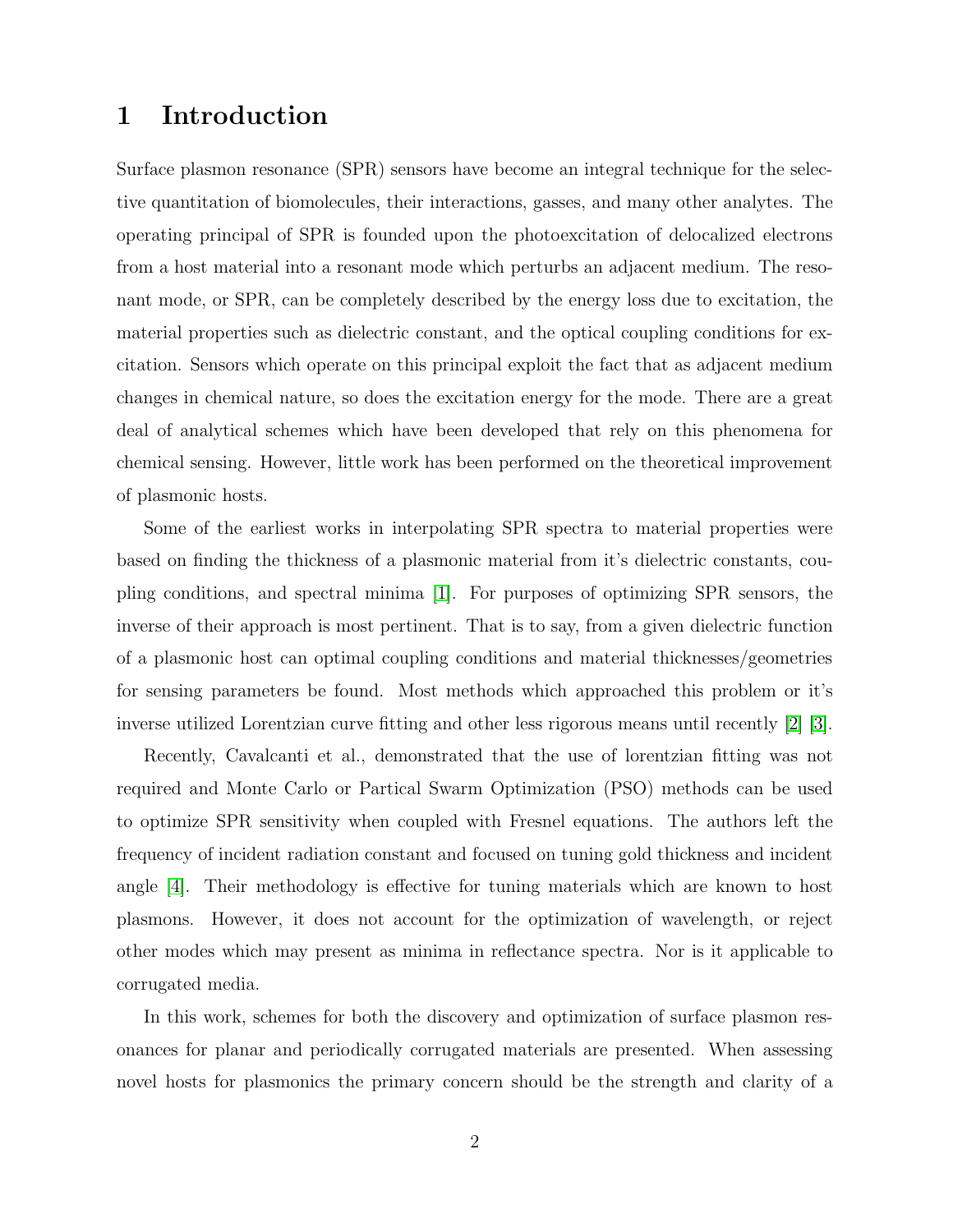signal. The methods contained herein can also be applied in order to find experimental conditions for both Surface Enhanced Raman Spectroscopy (SERS), and SPR sensor development. However, we place emphasis on mode discrimination and novel materials due to Cavalcanti et. al's efforts toward particle swarm optimizer tuning of sensitivity.

#### 2 Planar Approach

The planar optimization problem has several features which allow for simple exploitation to optimizer frameworks. For example, the enhancement factor (E) element of the Fresnel scattering matrix  $(|S_{1,1}^2|)$ , has been shown to serve as a discriminator for plasmon be-havior and purely absorbing modes [\[5\]](#page-10-4). Similarly, the avoidance of brewster modes and other absorbing phenomena can be accomplished by a framework which we have previously described [\[6\]](#page-10-5). These criteria ensure that an optimizer is selective toward the SPR phenomenon. Although unreported, the other modes illustrated in the aforementioned work can also be implemented to this framework for the optimization of brewster modes for chemical sensing.

We utilized a variation of a particle swarm optimizer, the Crystallization Particle Swarm Optimizer (CPSO), which we have previously described [\[7\]](#page-10-6). This algorithm was selected because in tests it proved to be robust to local minima and valley functions and the movement of particles can be conveniently based on experimental resolution. The independent variables available to the CPSO algorithm were wavelength, incident angle, and plasmonic host thickness. Schemes for obtaining minima and FWHM were based on an adaptive procedure.

At every iteration of the PSO algorithm the particles relocate. After relocation an angular, or frequency based interrogation is pursued with a preset window (IE:  $\pm 10$  nm, or  $\pm$  15<sup>°</sup>). Maxima for E and minima for reflection and transmission are then assessed inside of the window. FWHM's were calculated by simple arguments based on calculus and distances from an observed extrema. If a FWHM exists and the criteria for a genuine SPR mode have been met, then the objective function (O) to be minimized was assessed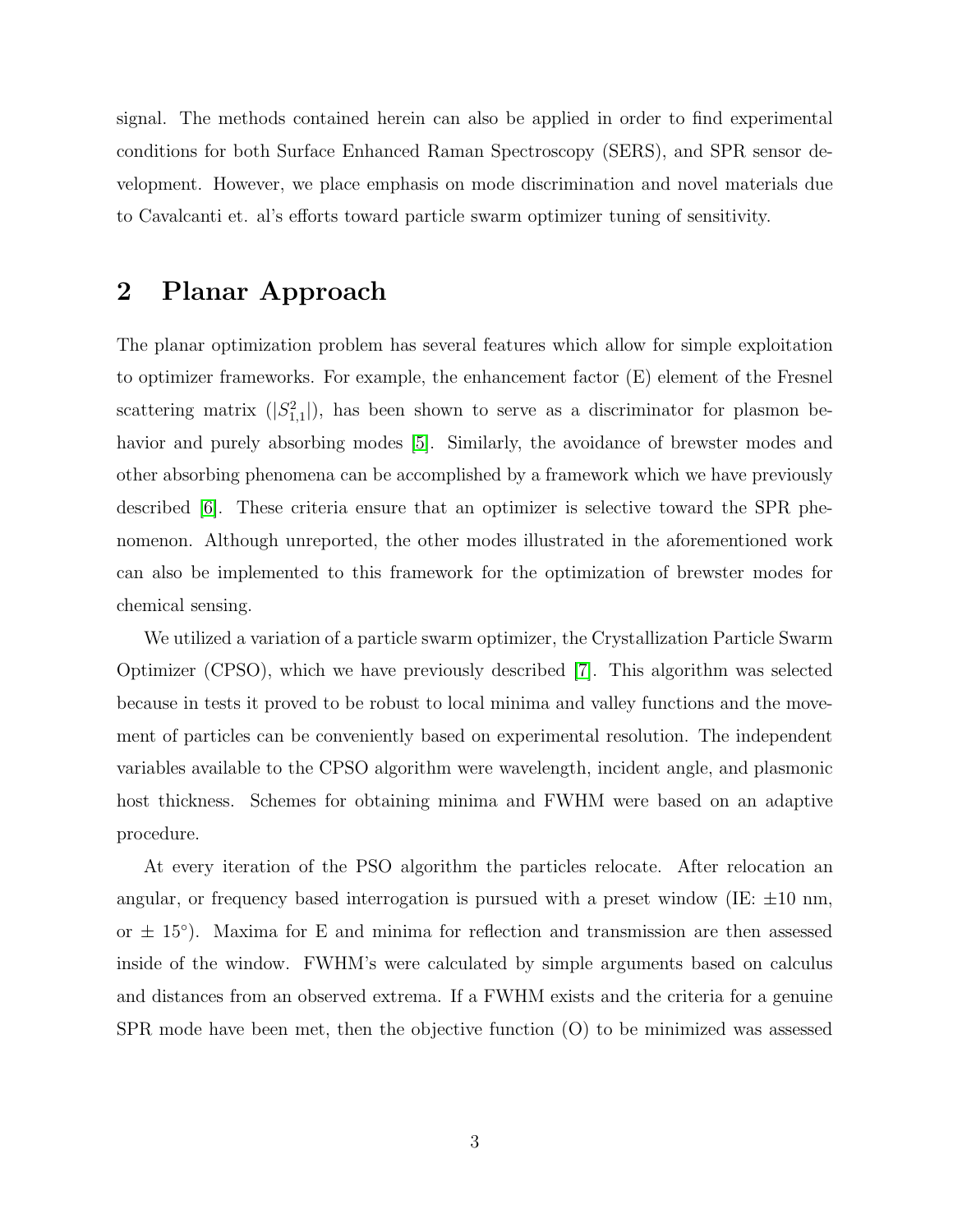as,

$$
O = \frac{FWHM}{E}
$$

For general SPR material optimization applications, the enhancement factor is an obvious parameter for optimization. However, if one were interested in chemical sensing instrumentation or SERS stability then sensitivity (S) and peak depth/signal strength (P) construct a more relevant but unweighted objective function,

$$
O = \frac{FWHM}{S \cdot P}
$$

#### 3 Planar Results and Discussion

Transition metals (Au, Ag, Cu), polymeric materials (polyvinylpyrrolidone, polystyrene), and three metals (Al, Bi, Sb) were implemented into the optimizer scheme. These materials were used as the plasmonic host in the Kretschmann configuration with a soda lime glass substrate, and water or air semi-infinite ambient layer (Table I). The CPSO algorithm was restricted to 21 particles and 1000 iterations.

Table I: Figures of merit obtained for various materials in the Kretschmann configuration. Entries denoted b, utilized an upper half space of air, and those denoted N/A did not feature figures of merit.

| Host                                                                   | Ε        | FWHM $(°)$ | Wavelength (nm) | Thickness (nm) | Excitation Angle $(°)$ |
|------------------------------------------------------------------------|----------|------------|-----------------|----------------|------------------------|
| Ag                                                                     | 41.80    | 0.51       | 998.43          | 48.03          | 63.20                  |
| $\mathbf{Al}^{b}$                                                      | $4.59\,$ | 0.66       | 529.60          | 36.25          | 41.72                  |
| Au                                                                     | 48.97    | 0.49       | 996.30          | 57.00          | 63.68                  |
| Bi                                                                     | 104.63   | 0.20       | 2,092           | 81.88          | 61.36                  |
| Cu                                                                     | 130.03   | 0.17       | 1,241           | 53.20          | 62.46                  |
| polystyrene $\left \begin{array}{c c} N/A\end{array}\right.$           |          | $\rm N/A$  | N/A             | N/A            | N/A                    |
| polyvinylpyrrolid<br>one $\left \begin{array}{c}N/A\end{array}\right.$ |          | N/A        | N/A             | N/A            | N/A                    |

The existence of surface plasmon resonances occurring on Au, Ag, Al, and Cu have been well documented. The optimized results were proved to be plasmonic in nature by electric field calculations. Bismuth was found to exhibit a strong plasmonic field enhancement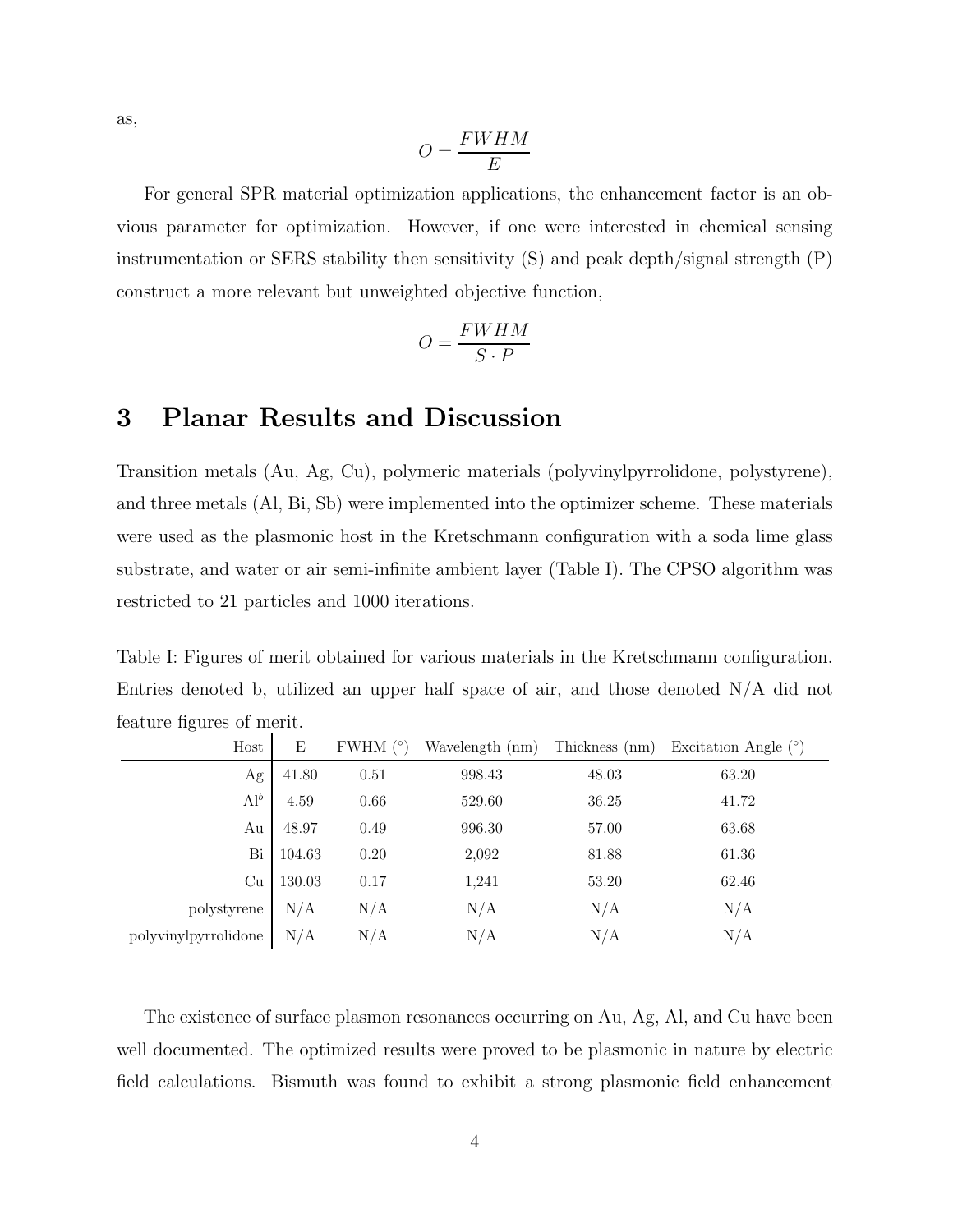relative to the transition metals at  $2.092 \mu m$ . Although, Bismuth has been shown to exhibit plasmon resonances in grating configurations [\[9\]](#page-10-7) to the best of our knowledge we believe this is the first report of optimized conditions which could support SPR on planar bismuth for sensing purposes. This plasmon is especially interesting because there currently exists several commercially available photodiodes with photosensitivity maximums conveniently located around 2.1  $\mu$ m.

As previously tested, the method did not return figures of merit for the two polymeric substrates. Both of the polymer substrates were utilized as negative experimental controls for false positive SPR identification. In the visible region, polyvinylpyrrolidone, possess a relatively small extinction coefficient. Polystyrene has only a refractive index. Although, these tests offer credibility to the figures of merit employed for plasmon characterization, less ideal results were obtained for electrically conductive polymers which have proportionally large extinction coefficients.

A previous experimental investigation performed by our research group attempted to experimentally find surface plasmon resonances on the conductive polymer polyaniline [\[10\]](#page-10-8) [\[11\]](#page-11-0) in the visible and near infrared regions of the electromagnetic spectrum. Although modes and the chemical nature of polyaniline films were found to have analytic applications, firm evidence of plasmonic behavior had not been realized. Utilizing the methodology herein, optimizations were performed on dielectric constants which were experimentally obtained for 6 different conductive polyaniline species, 2 sets for polyacetylene, and 2 for poly(3,4-ethylenedioxythiophene) (PEDOT). All of which returned inconclusive results from field calculations or brewster mode false positives for the visible region.

The false positives which occurred were believed to be a result of using too large of a step size in the optimizers' angular interrogations. This practice was necessary for computational efficiency. Although true SPRs in planar configurations were not found by this approach, it is still possible that waveguide mode coupled SPRs or purely absorbing modes could be found.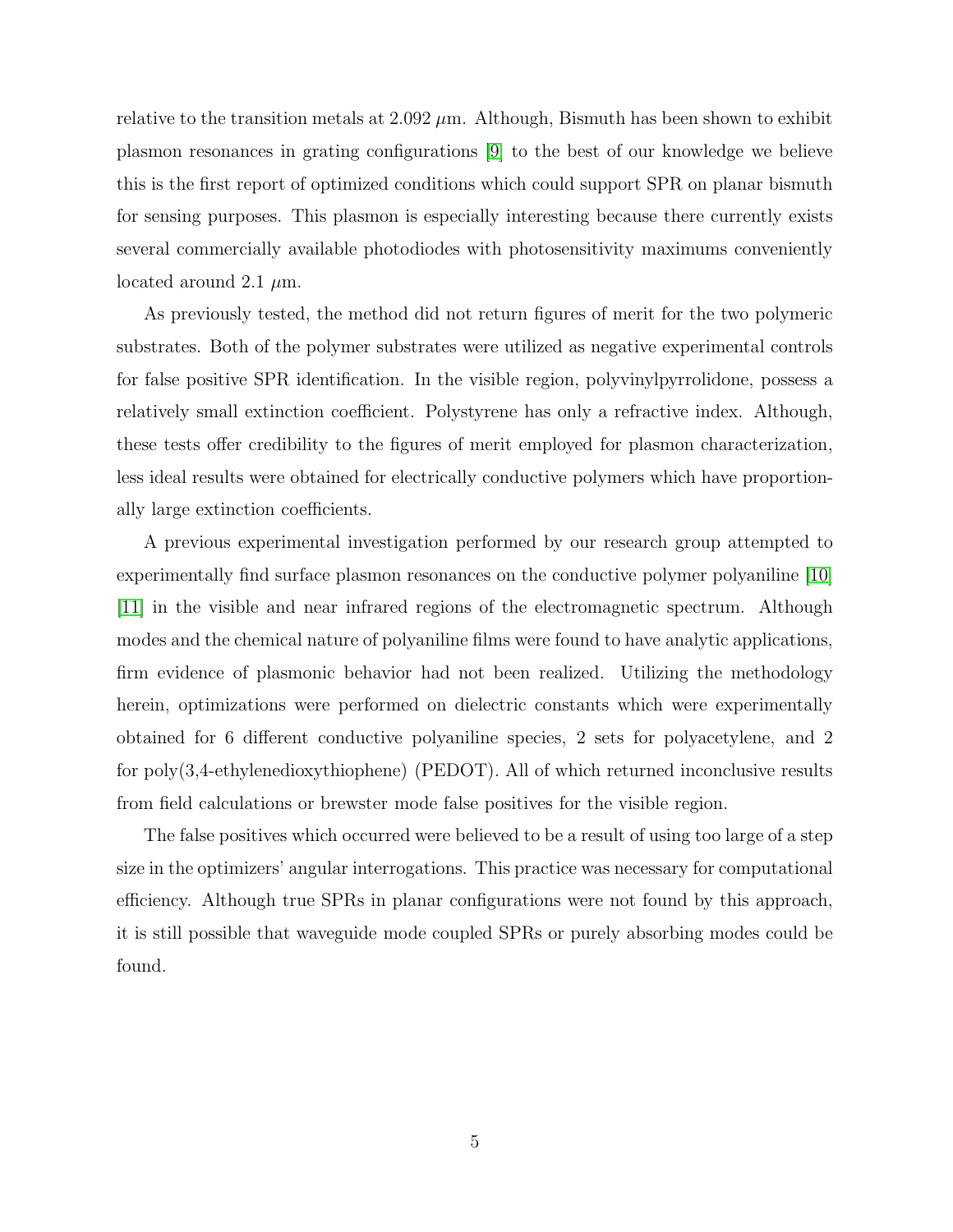#### 4 Grating Approach

Corrugated materials offer different conditions in which light can couple to delocalized electrons of a metal. An ideal approach for solving Maxwell's equations for plane waves impinging upon a grating is the coordinate transformation method created by Jean Chandezon. The Chandezon method features small scattering matrices which leads to efficient computations, represents grating geometries in a natural manner, and allows for accurate solutions to deep gratings. For a full review of this rigorous technique, please see the following publications:  $|12|, |13|, |14|$ .

The grating configuration also introduces two new optimization parameters for the CPSO algorithm. These parameters are the period of the grating, and the grating amplitude. The geometry of the grating could also be considered a free parameter. From an experimental perspective, grating geometry is typically limited by availability of lithographic techniques and the periodicity of the desired grating/wavelength of incident light. For our circumstances, sinuisoidal grating patterns are the most feasible to obtain.

The computational expense of allowing period, amplitude, layer depth, incident angle and wavelength to be free parameters was deemed inefficient. Instead, only period, amplitude, and layer depth were available to the CPSO. At each of these locations in  $\mathbb{R}^3$  a low resolution angular and wavelength interrogation was performed over a desired spectral region. The wavelength regions were selected from dispersion rules and relationships in the dielectric functions. Wherever conservation of energy minima were observed a finer resolution was implemented in an adaptive manner.

Unlike the planar case, the enhancement factor (E) is not readily obtainable. A different scheme for mode discrimination with a similar objective function was employed. Surface plasmon resonances, like many other phenomena, absorb energy. Thus by conservation of energy, for an SPR to exist there must be an absorption minima in the sum of the reflected and transmitted orders of the grating. To ensure that absorption losses were attributable to resonant modes the C-figure [\[6\]](#page-10-5) was employed at the locations of such extrema. The C-figure tends to return values which are orders of magnitude lower than unity if an SPR was present at a given coupling condition, and a value greater than unity if a nonresonant lossy phenomena was present.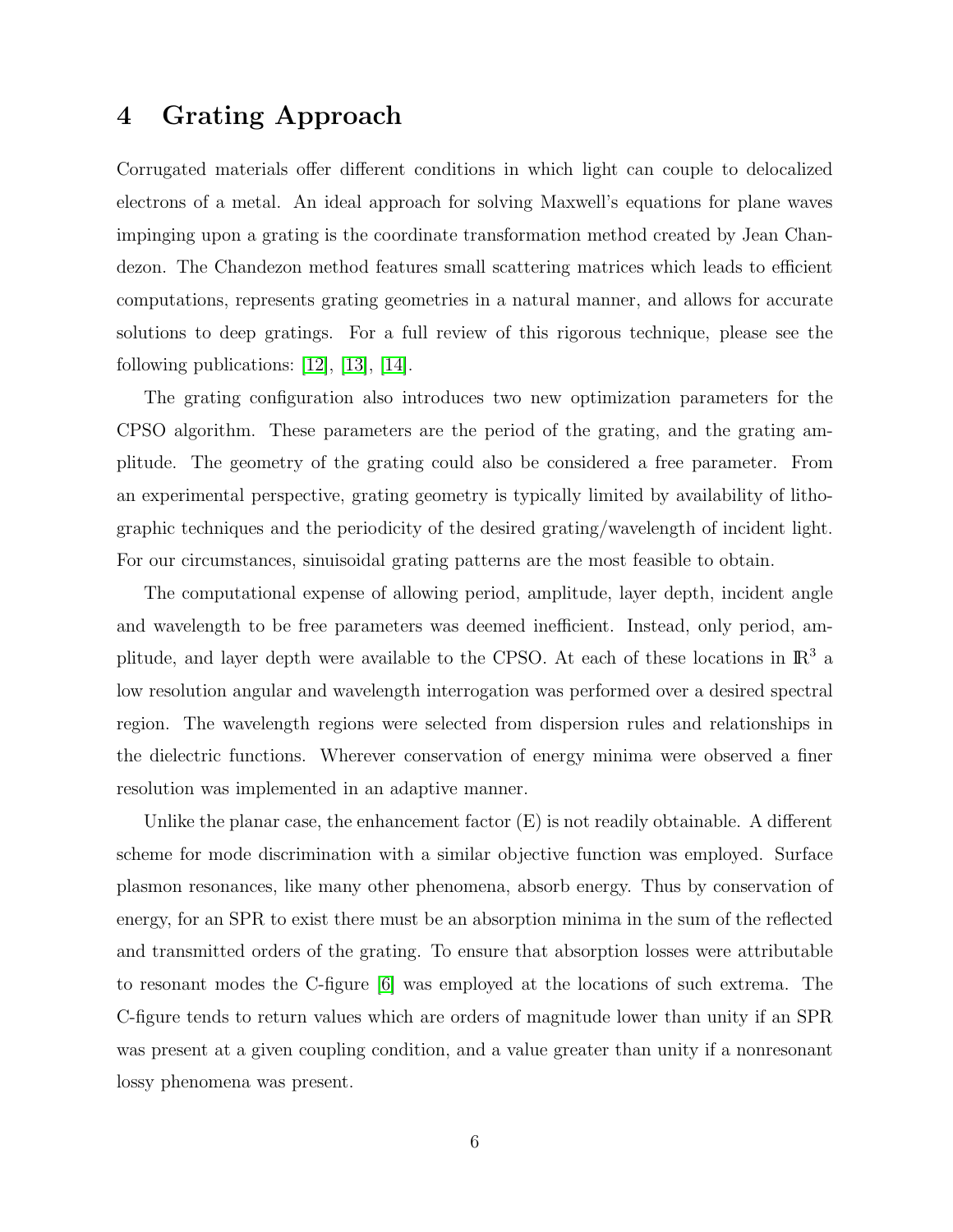The variables which were optimized by CPSO were the unabsorbed conservation of energy (U), and the piecewise multiplicatively weighted FWHM. We define the unabsorbed conservation of energy as,

$$
U = 1 - ((1 - B) - P)
$$

Where B is the average baseline on both sides of the peak and  $U \in [0, 1]$ . With this figure of merit, the weighted FWHM describes the simple objective function,

$$
O = \widetilde{FWHM} \cdot U
$$

#### 5 Grating Results

Similar to the planar case, several metals (Au, Ag, Al, Cu) and polymeric materials were implemented into the optimizer schema as sinusoidal gratings (Table II). The CPSO algorithm utilized 13 particles, performed a maximum of 220 iterations per particle, and was limited to shallow grating amplitudes relative to the incident light. FWHM values found below 1.75 ° were weighted via the addition of 5 times the difference from that threshold. The weighting was performed to disfavor shallower spectral bands at the potential cost of finer FWHMs.

Table II: Optimized conditions and figures of merit for materials in the multilayer configuration of vacuum, plasmonic host, soda lime glass. Entries denoted  $N/A$  did not feature a C-figure less than unity at an absorbtion peak.

|                      | Height |       |       | Period Depth Wavelength FWHM |           | Absorbance |
|----------------------|--------|-------|-------|------------------------------|-----------|------------|
| Host                 | (nm)   | (nm)  | (nm)  | (nm)                         | $(\circ)$ | $(\%)$     |
| Ag                   | 48.17  | 1227  | 223.3 | 575                          | 1.749     | 83.03      |
| Al                   | 51.05  | 1162  | 487   | 775                          | 1.770     | 76.82      |
| Au                   | 41.33  | 1053  | 690   | 625                          | 1.749     | 85.93      |
| Bi                   | 2399   | 18811 | 2354  | 13100                        | 1.741     | 9.97       |
| Cu                   | 55.80  | 1695  | 189   | 700                          | 1.749     | 88.15      |
| polyvinylpyrrolidone | N/A    | N/A   | N/A   | N/A                          | N/A       | N/A        |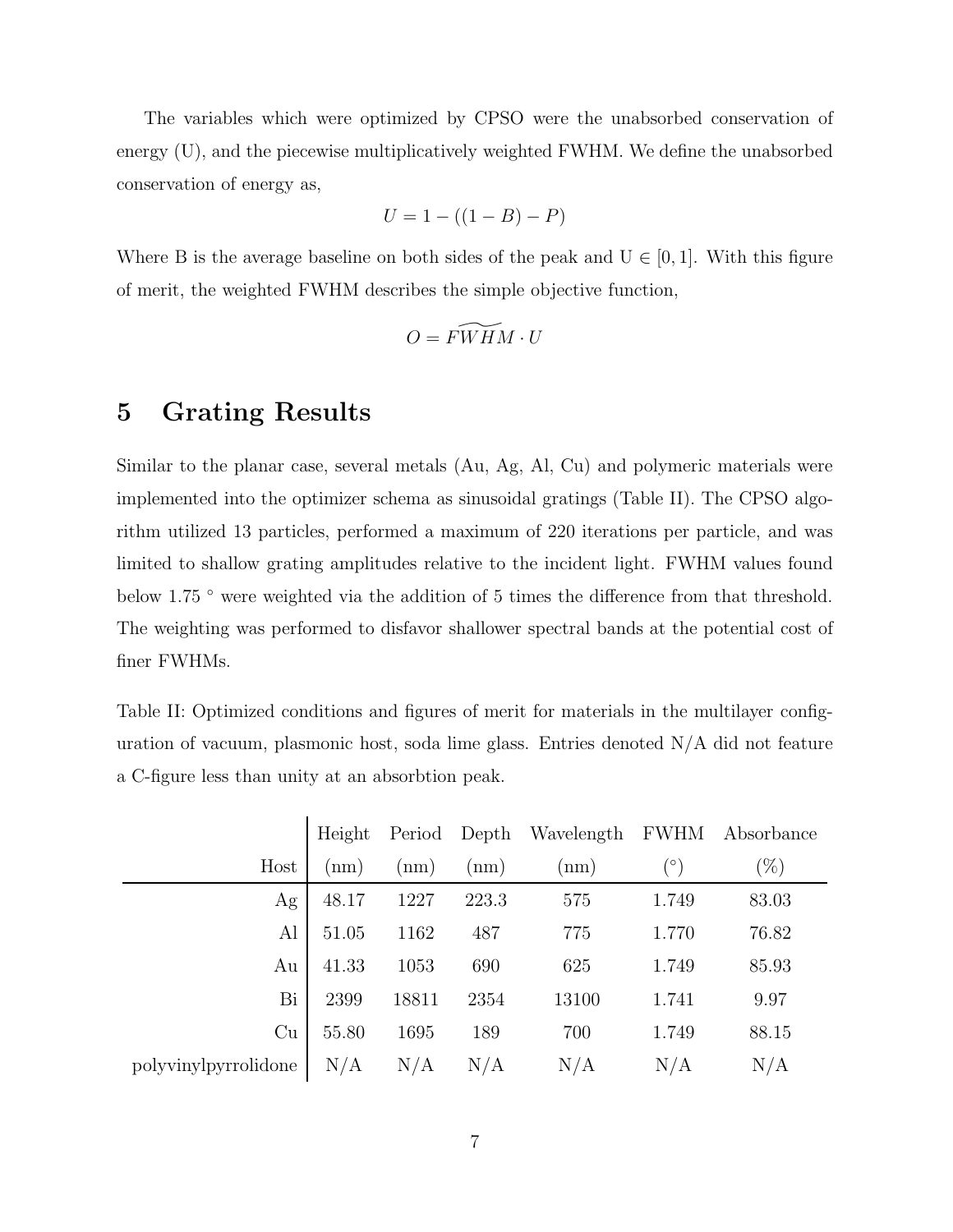Au, Ag, Al, and Cu were found to host many resonant modes which could be utilized for chemical sensing. As in the planar case, the figure of merit avoided the modeling of nonresonant but lossy features incurred by polyvinylpyrrolidone in the visible light regime. Polystyrene was not investigated because materials which lack an imaginary component to their dielectric functions present without losses in conservation of energy so long as proper convergence is attained. Conductive polymers showed more promise for hosting of SPRs in the grating configuration than in the planar case.

In the visible to near infrared range the conductive polymers tested here-in (polyacetylene, polyaniline, PEDOT:PSS) lacked features remniscent of SPRs. None of the optimized results could be utilized for chemical sensing. Several results satisfied the C-figure but they afforded such low peak absorbances (IE:  $\langle 1x10^{-2} \rangle$  that even if they were SPR's, they would likely be nondistinguishable from experimental background. Our investigations near  $1\mu$ m, a convenient location for near infrared and visible spectrometers, for finding plasmonic excitations were not fruitful. In several dielectric datasets, including one which was collected in house, the imaginary permitivity was rarely larger then the real. However, in the infrared region some success was met for conductive polyanilines (Table III).

Table III: Optimized conditions and figures of merit for materials in the multilayer configuration of vacuum, polyaniline, soda lime glass. Entries denoted N/A did not feature a C-figure less than unity at an absorbtion peak or an absorbance of  $>1\%$ . Sensitivity was calculated with an additional corrugated layer that had a refractive index 1.01 and a depth of  $16\mu$ m.

|                  |             |             |      | Height Period Depth Wavelength FWHM Absorbance |       |       |                 |
|------------------|-------------|-------------|------|------------------------------------------------|-------|-------|-----------------|
| Host             | $\text{nm}$ | nm)         | nm)  | (nm)                                           |       | $\%$  | $\frac{6}{RIU}$ |
| Polyaniline      | N/A         | $N/A$ $N/A$ |      | N/A                                            | N/A   | N/A   | N/A             |
| $(900-1700nm)$   |             |             |      |                                                |       |       |                 |
| Polyaniline      | 1540        | 16987       | 2519 | 12000                                          | 1.766 | 20.29 | 75              |
| $(8000-12000nm)$ |             |             |      |                                                |       |       |                 |

Most published dielectric functions of conductive polyanilines show that a bound surface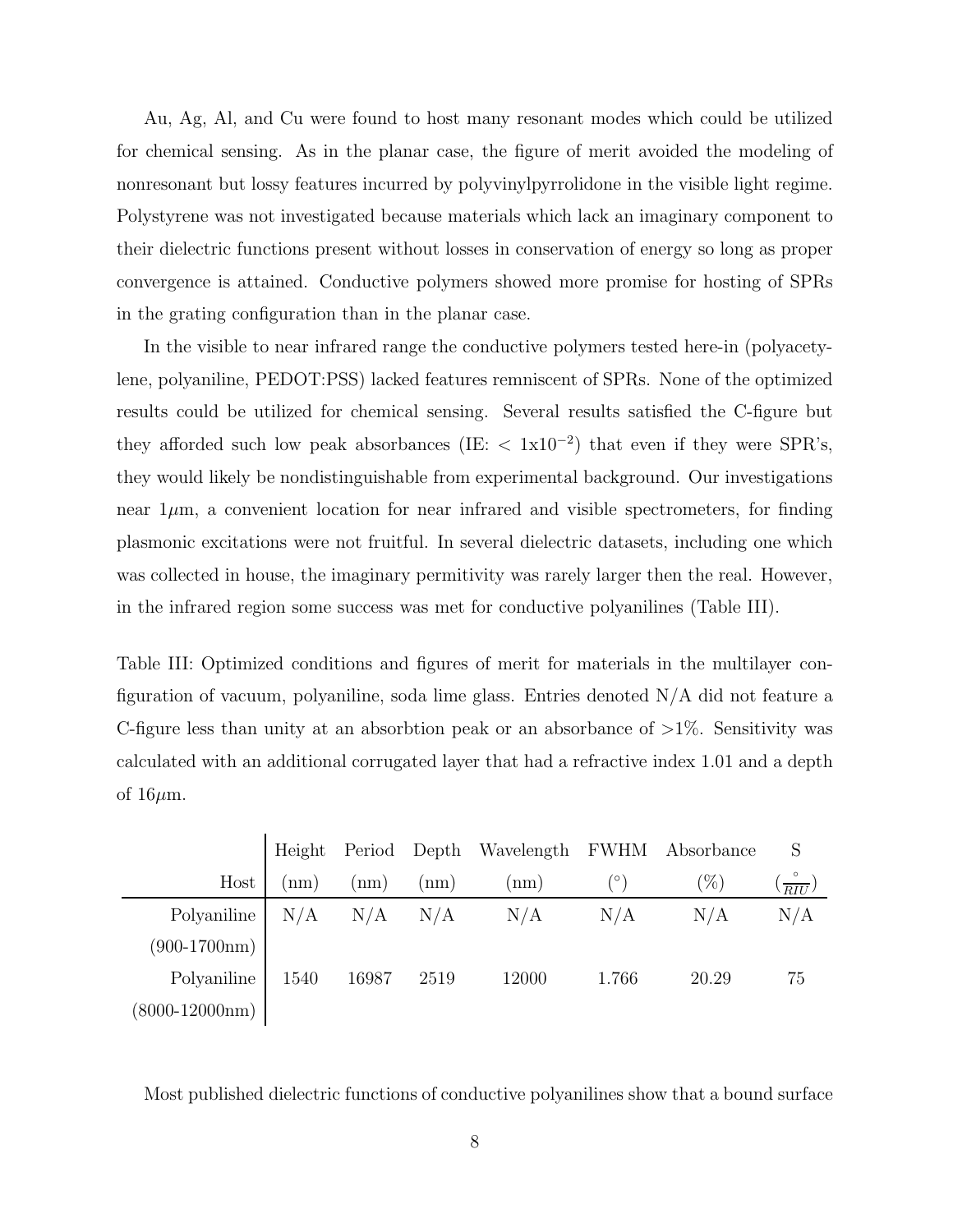wave can exist from approximately 1-30  $\mu$ m. The strongest resonance (C-figure = 2.9x10<sup>-6</sup> at truncation order = 15) was found at 12.  $\mu$ m or 833.33 cm<sup>-1</sup>. Which is well with-in the fourier transform infrared spectroscopy range. The plasmon at this location was about twice as absorbing as the plasmon found on thermally evaporated bismuth at  $13.1\mu$ m. A similar result was demonstrated by Monas [\[15\]](#page-11-4), which reported a bound resonance near  $10.6\mu$ m. Ultimately, the relaxed coupling conditions which were afforded by the grating configuration allowed the search for plasmons on these materials more successful than in the planar investigations. There were however, practical concerns with the grating approach we have employed.

From an experimental perspective the summation of all diffracted and transmitted modes of a grating may be impractical for an SPR or SERs design. Typically the diffraction/transmission angles for each order makes such measurements difficult without specialized mirrors or lenses to direct the light to a detector pupil.

In these investigations, most of the optimizations returned material thicknesses where diffracted plane waves were orders of magnitude greater in relative intensity than transmissive orders. Which implies that the contribution of SPR absorbtions were typically localized to a few diffracted orders. Thus, the orders which offer the greatest figures of merit (signal strength, sensitivity, etc) could then be selected for a single diffracted order instrument design.

If such a design was of interest the objective functions may be constructed and evaluated for the individual diffracted/transmitted orders' respective figures of merit. One advantage to the utilization of PSO algorithms for this variety of investigation was that there were thirteen particle best optima which could be investigated for these desired properties. Such that, an individual assessment of the orders did not appear beneficial. Regardless, that level of interpretation was not necessary for our purposes.

#### 6 Conclusion

Schemes for the optimization of surface plasmon resonances occurring on planar and grating configurations were introduced and evaluated. The planar approach was able to discriminate between surface plasmons and other lossy modes for most materials using efficient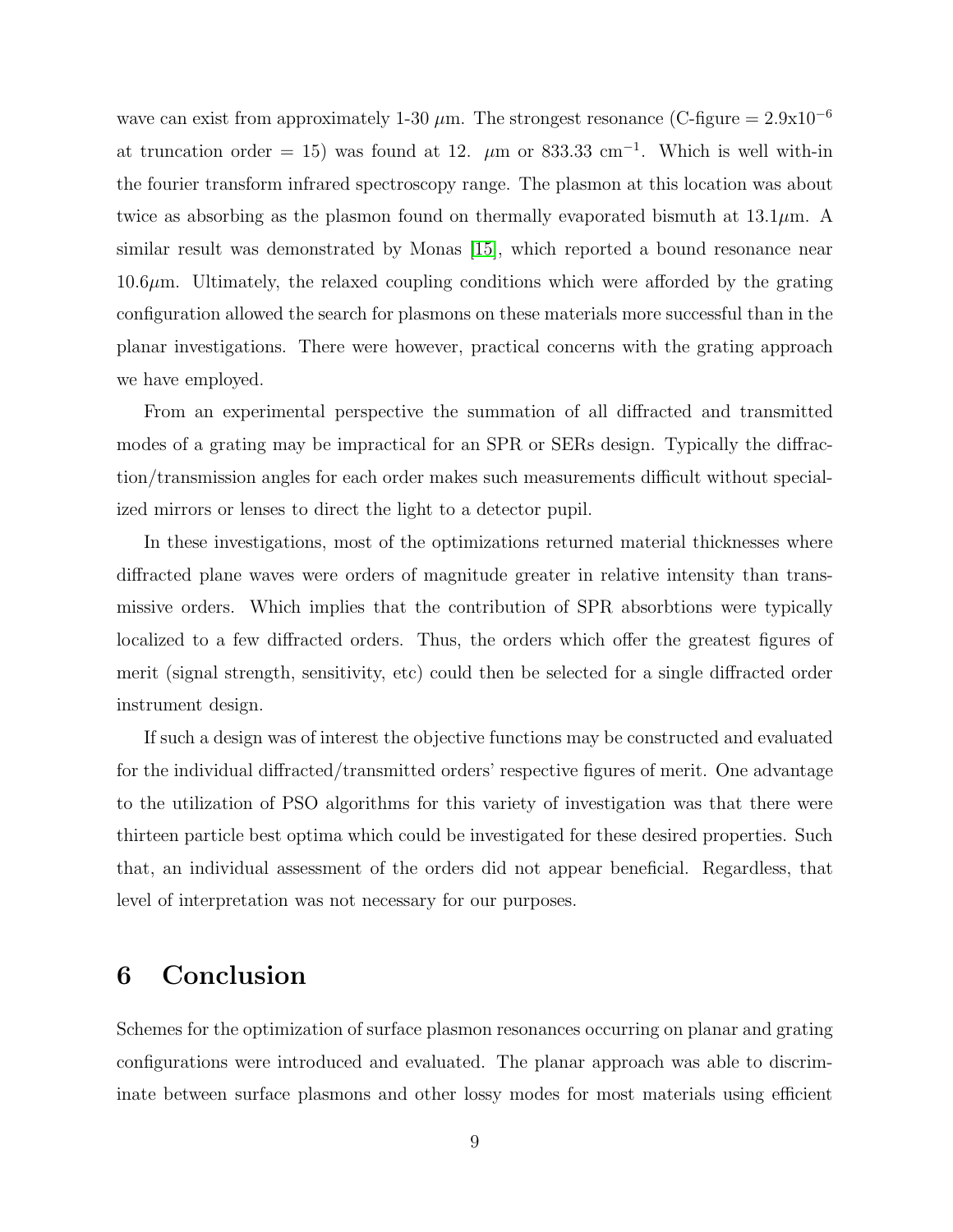run time characteristics. A promising plasmon was found to be excited on planar bismuth metal at  $2.092 \mu m$ .

The corrugated approach also discovered optimized conditions for surface plasmon resonances on a variety of materials. Although most of the SPRs which were optimized were found on metals, this optimization scheme was able to optimize plasmons on conducting polyanilines in 3 layer materials.

## 7 Data for Materials

The information pertaining to dielectric constants, or refractive indices, were obtained for the various materials via several references. Linear interpolations were performed between data points from the available data to allow for finer resolutions at the cost of approximation.

| Material             | Reference                                                                                       |
|----------------------|-------------------------------------------------------------------------------------------------|
| Ag                   | H.-J. Hagemann, W. Gudat, and C. Kunz. J. Opt. Soc. Am. 65, 742-744 (1975)                      |
| Al                   | A. D. Rakić, A. B. Djurisic, J. M. Elazar, and M. L. Majewski. Appl. Opt. 37, 5271-5283 (1998)  |
| Au                   | Meye M.; Etchegoin, P. G.; Le Ru, E. C.; The Journal of Chemical Physics. 2006, 125, 164705.    |
| Bi                   | Khalilzadeh-Rezaie, F.; Smith, C. W.; Nath, J.; Nader, N.; Shahzad, M.; Cleary, J. W.;          |
|                      | Avrutsky, I.; Peale, R. E. Journal of Nanophotonics 2015, 9 (1), 093792.                        |
| Cu                   | A. D. Rakić, A. B. Djurisic, J. M. Elazar, and M. L. Majewski. Appl. Opt. 37, 5271-5283 (1998)  |
| Soda Lime Glass      | M. Rubin. Solar Energy Materials 12, 275-288 (1985)                                             |
| PEDOT:PSS            | J. Gasiorowski et al. Thin Solid Films. 536 (2013), 211215                                      |
| $(600-1400nm)$       |                                                                                                 |
| Polyacetylene        | G. Leising. Synthetic Metals, 28, D215-D223 (1989)                                              |
| $(350-900nm)$        |                                                                                                 |
| Polyaniline          | Tzamalis, Georgios (2002) Optical and transport properties of polyaniline films, Durham theses, |
| $(8000-12000nm)$     | Durham University. Available at Durham E-Theses Online: http://etheses.dur.ac.uk/4148/          |
| Polystyrene          | N. Sultanova, S. Kasarova and I. Nikolov. Acta Physica Polonica A 116, 585-587 (2009)           |
| Polyvinylpyrrolidone | T. A. F. König; P. A. Ledin; J. Kerszulis; M. A. Mahmoud; M. A. El-Sayed;                       |
|                      | J. R. Reynolds; V. V. Tsukruk. ACS Nano 8, 6182-6192 (2014)                                     |
| Water                | G. M. Hale and M. R. Querry. Appl. Opt. 12, 555-563 (1973)                                      |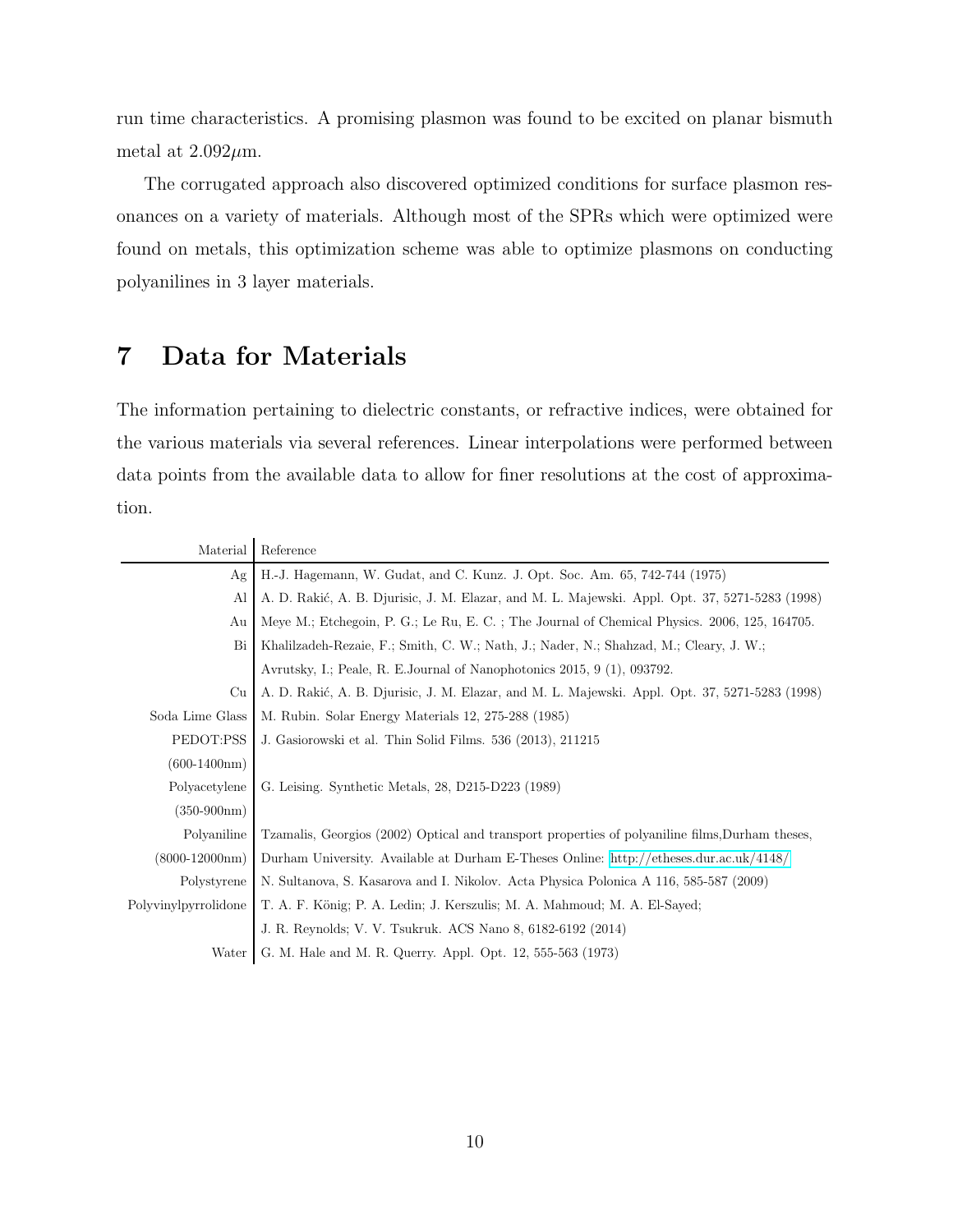### <span id="page-10-0"></span>References

- [1] E. Kretschmann, Die Bestimmung optischer konstanten von Metallen durch Anregung von Oberflachenplasmaschwingungen. *Zeitschrift f¨ur Physik A Hadrons and nuclei* 1971, 241 (4), 313–324,
- <span id="page-10-1"></span>[2] W. P., Chen; J. M., Chen. Use of surface plasma waves for determination of the thickness and optical constants of thin metallic films. *Journal of the Optical Society of America* 1981, 71 (2), 189–191,
- <span id="page-10-3"></span><span id="page-10-2"></span>[3] Fontana, E. Thickness optimization of metal films for the development of surfaceplasmon-based sensors for nonabsorbing media. *Applied Optics* 2006, 45 (29), 7642.
- [4] Cavalcanti, L. M.; Fontana, E. Monte Carlo and Particle Swarm Methods Applied to the Design of Surface Plasmon Resonance Sensors. *IEEE Sensors*. DOI:10.1109/ICSENS.2016.7808412 2016.
- <span id="page-10-4"></span>[5] J. J., Foley; H., Harutyunyan; D., Rosenmann; R., Divan; G. P., Wiederrecht; S. K., Gray. When are Surface Plasmon Polaritons Excited in the Kretschmann-Raether Configuration? *Scientific Reports* 2015, 5, Article number: 9929.
- <span id="page-10-6"></span><span id="page-10-5"></span>[6] Casey Kneale, Jean Chandezon, Karl S. Booksh. Mode Characterization for Planar and Corrugated Multilayer Structures via Scattering Matrix Analysis. [arXiv:1611.09896](http://arxiv.org/abs/1611.09896)
- [7] Casey Kneale, Karl S. Booksh. Robust Particle Swarm Optimizer based on Chemomimicry. [arXiv:1702.00993](http://arxiv.org/abs/1702.00993)
- <span id="page-10-7"></span>[8] Casey Kneale, Dominic Poerio, Karl S. Booksh. Optimized Spatial Partitioning via Minimal Swarm Intelligence. [arXiv:1701.05553](http://arxiv.org/abs/1701.05553)
- <span id="page-10-8"></span>[9] F, Khalilzadeh-Rezaie; C.W., Smith; J., Nath; Infrared surface polaritons on bismuth. *Journal of Nanophotonics* 2015, 9, Article number: 9929.
- [10] N., Menegazzo; D., Boyne; H., Bui; T. P., Beebe; K. S., Booksh. DC magnetron sputtered polyaniline-HCl thin films for chemical sensing applications. *Analytical Chemistry* **2012**, 84  $(13)$ , 5770–5777.